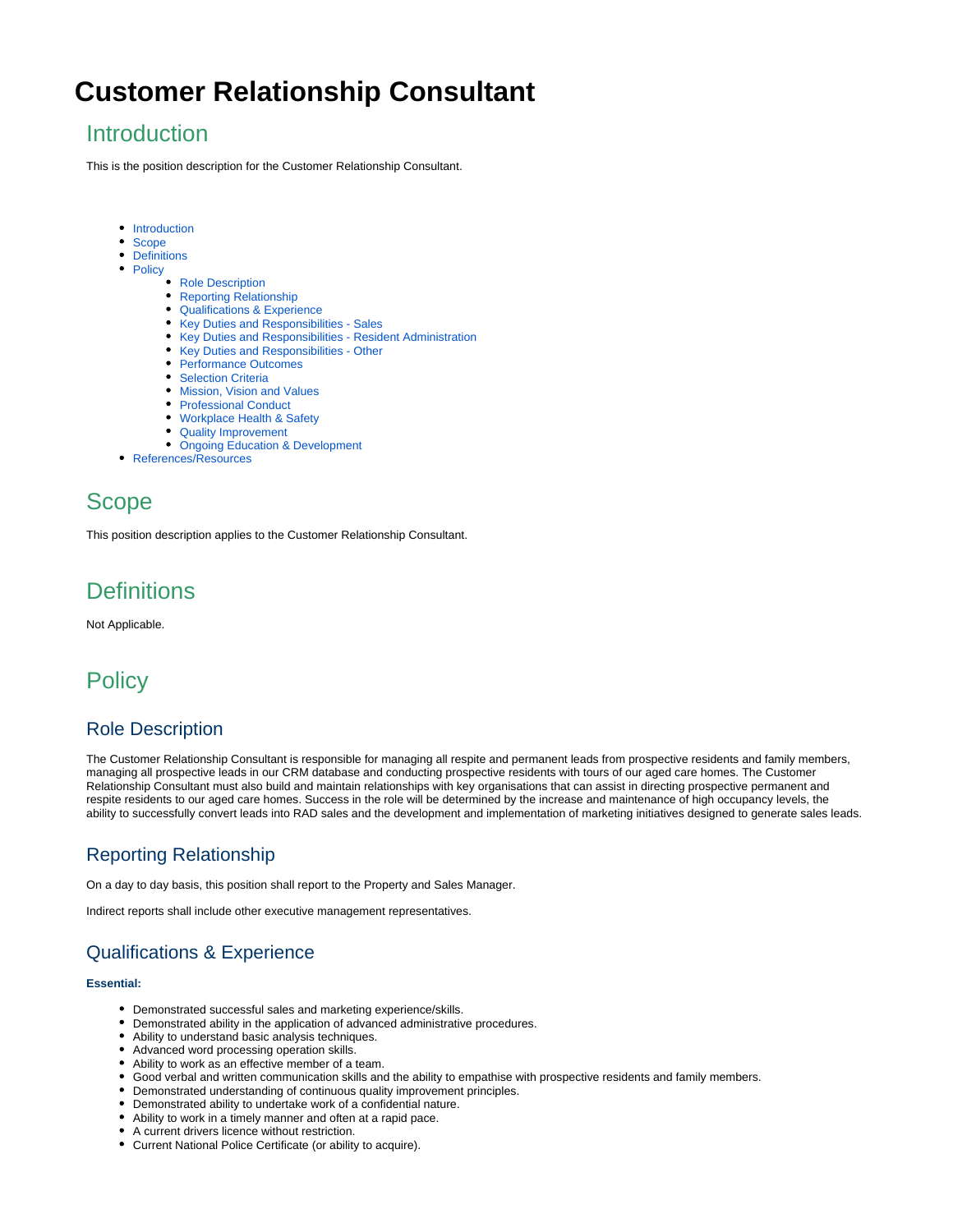### Key Duties and Responsibilities - Sales

- Implementing sales plan initiatives.
- Complying with the agreed customer sales method and admission sales process to achieve a great client experience.
- Travel to locations suitable to the client for sales meetings and presentations for prospective resident.
- Meeting financial targets including occupancy, RAD, additional services and supporting ACFI achievement.
- Managing channel relationships to ensure Respect obtains more than its fair share of leads.
- Maintain facility competitive profiles.
- Intercept and manage all inbound respite and permanent leads from prospective residents and family members including providing prospective residents with tours of our facilities.
- Ensure and monitor, that all prospects/leads are effectively communicated and responded to in a timely manner.
- Record and manage all prospective leads on our CRM database.
- Maintain an advanced understanding of resident fees and charges, applicable RAD and DAP Levels and be able to convey to prospective residents.
- Ensure that prospective leads are given the necessary information package and that the information within the package is both current and explained clearly in a professional manner.
- Ensure the highest standard of professional self-presentation is maintained to project a positive image at all times of Respect.
- Willingness to meet with prospective clients /representatives out of normal business hours if required.

#### <span id="page-1-0"></span>Key Duties and Responsibilities - Resident Administration

- $\bullet$  Initial data entry of client details into the CRM database for ease of tracking and reporting.
- Prepare and supply all residential permanent agreements/documentation to clients prior to the admission date.

#### <span id="page-1-1"></span>Key Duties and Responsibilities - Other

- Contribute to continuous quality improvement activities.
- Maintain confidentiality of information.
- Any other task not defined but within the employee's skills, as directed by Respect.

#### <span id="page-1-2"></span>Performance Outcomes

- Sales plan implementation compliance.
- Sales method and admissions sales process compliance as determined by Respect: client satisfaction, enquiry to admission conversion.
- $\bullet$ Achieving yearly Budgets as determined by Respect: Occupancy %, RAD / DAP targets, number of contracts written.
- Channel leads quantity improvements.
- Timely and accurate management of the Respect CRM database.

#### <span id="page-1-3"></span>Selection Criteria

- 1. Previously demonstrated background in sales with the ability to demonstrate successful sales skills and techniques.
- 2. Effective leadership and management skills.
- 3. Excellent interpersonal, communication (verbal and written) and relationship management skills.
- 4. Ability to deal effectively with all levels of clients, lead providers and employees.
- 5. A supportive, flexible and consultative approach with an ability to relate to the elderly.
- 6. Advanced word processing operation skills are essential.

#### <span id="page-1-4"></span>Mission, Vision and Values

It is a condition of employment that each employee will, at all times, uphold our organisation's mission, vision and values:

- **Mission**: To care for the elderly in our communities in an environment of respect, value and belonging.
- **Vision**: A world where the elderly feel respected, valued and enjoy a quality of life.
- **Values**: **Respect**: Treat all people with fairness and dignity. **Care**: Look after and protect the elderly, and each other. **Teamwork**: Encourage, cooperate and build trust. **Courage**: Do the right thing, even when it's difficult. **Integrity**: Be open, honest and trustworthy. **Innovation**: Think differently to solve problems. **Excellence**: Drive quality to continuously improve.

#### <span id="page-1-5"></span>Professional Conduct

- Unless directed otherwise, perform the duties of the position according to the organisation's policies and procedures, as varied from time to time
- Comply with all reasonable and lawful requests or directions given by the organisation.
- Promote the organisation's values, reputation and integrity.
- Ensure a high standard of personal appearance and conduct: that is, clean, neat, tidy, punctual, and respectful language and manner toward residents, visitors and other employees.
- At NO TIME must information related to a resident, family or other employee be discussed with anyone other than the relevant individual or professional providing care.
- Ensure a flexible and enthusiastic attitude toward undertaking a variety of tasks, and demonstrated commitment to ongoing quality, with a team approach is expected.